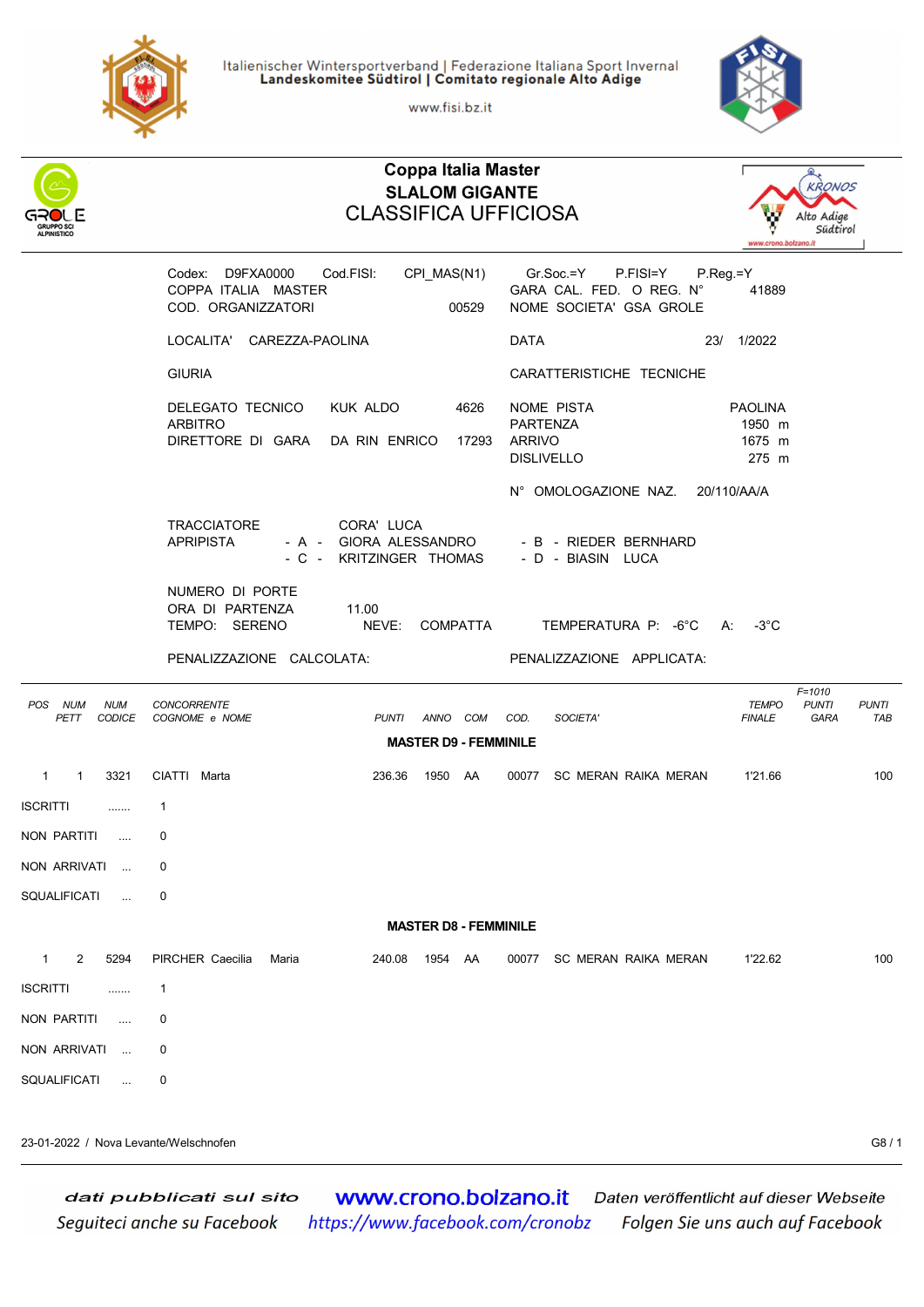| POS NUM<br><b>NUM</b><br><b>CODICE</b><br>PETT                                                                                                                                                                                                                                                        | CONCORRENTE<br>COGNOME e NOME                                                                                                                                                                                                          | <b>PUNTI</b>                                                                | ANNO                                                                         | COM                                                                           | COD.                                                                                   | SOCIETA'                                                                                                                                                                                                              | <b>TEMPO</b><br><b>FINALE</b>                                                                              | $F = 1010$<br><b>PUNTI</b><br>GARA | <b>PUNTI</b><br>TAB                                       |  |  |
|-------------------------------------------------------------------------------------------------------------------------------------------------------------------------------------------------------------------------------------------------------------------------------------------------------|----------------------------------------------------------------------------------------------------------------------------------------------------------------------------------------------------------------------------------------|-----------------------------------------------------------------------------|------------------------------------------------------------------------------|-------------------------------------------------------------------------------|----------------------------------------------------------------------------------------|-----------------------------------------------------------------------------------------------------------------------------------------------------------------------------------------------------------------------|------------------------------------------------------------------------------------------------------------|------------------------------------|-----------------------------------------------------------|--|--|
| <b>MASTER D7 - FEMMINILE</b>                                                                                                                                                                                                                                                                          |                                                                                                                                                                                                                                        |                                                                             |                                                                              |                                                                               |                                                                                        |                                                                                                                                                                                                                       |                                                                                                            |                                    |                                                           |  |  |
| 3<br>7496<br>$\mathbf{1}$                                                                                                                                                                                                                                                                             | <b>BEN</b> Alessandra                                                                                                                                                                                                                  | 318.95                                                                      | 1958                                                                         | AA                                                                            | 02319                                                                                  | ASD LIBERTAS BOLZANO                                                                                                                                                                                                  | 1'26.45                                                                                                    |                                    | 100                                                       |  |  |
| <b>ISCRITTI</b><br>.                                                                                                                                                                                                                                                                                  | 1                                                                                                                                                                                                                                      |                                                                             |                                                                              |                                                                               |                                                                                        |                                                                                                                                                                                                                       |                                                                                                            |                                    |                                                           |  |  |
| NON PARTITI<br>$\cdots$                                                                                                                                                                                                                                                                               | 0                                                                                                                                                                                                                                      |                                                                             |                                                                              |                                                                               |                                                                                        |                                                                                                                                                                                                                       |                                                                                                            |                                    |                                                           |  |  |
| NON ARRIVATI<br>$\cdots$                                                                                                                                                                                                                                                                              | 0                                                                                                                                                                                                                                      |                                                                             |                                                                              |                                                                               |                                                                                        |                                                                                                                                                                                                                       |                                                                                                            |                                    |                                                           |  |  |
| SQUALIFICATI<br>$\ddotsc$                                                                                                                                                                                                                                                                             | 0                                                                                                                                                                                                                                      |                                                                             |                                                                              |                                                                               |                                                                                        |                                                                                                                                                                                                                       |                                                                                                            |                                    |                                                           |  |  |
|                                                                                                                                                                                                                                                                                                       |                                                                                                                                                                                                                                        |                                                                             |                                                                              | <b>MASTER D2 - FEMMINILE</b>                                                  |                                                                                        |                                                                                                                                                                                                                       |                                                                                                            |                                    |                                                           |  |  |
| $\mathbf{1}$<br>4<br>30118                                                                                                                                                                                                                                                                            | MITTERSTEINER Helene                                                                                                                                                                                                                   | 100.00                                                                      | 1982 AA                                                                      |                                                                               | 00077                                                                                  | SC MERAN RAIKA MERAN                                                                                                                                                                                                  | 1'12.14                                                                                                    |                                    | 100                                                       |  |  |
| <b>ISCRITTI</b><br>                                                                                                                                                                                                                                                                                   | 1                                                                                                                                                                                                                                      |                                                                             |                                                                              |                                                                               |                                                                                        |                                                                                                                                                                                                                       |                                                                                                            |                                    |                                                           |  |  |
| <b>NON PARTITI</b><br>                                                                                                                                                                                                                                                                                | 0                                                                                                                                                                                                                                      |                                                                             |                                                                              |                                                                               |                                                                                        |                                                                                                                                                                                                                       |                                                                                                            |                                    |                                                           |  |  |
| NON ARRIVATI<br>$\cdots$                                                                                                                                                                                                                                                                              | 0                                                                                                                                                                                                                                      |                                                                             |                                                                              |                                                                               |                                                                                        |                                                                                                                                                                                                                       |                                                                                                            |                                    |                                                           |  |  |
| SQUALIFICATI<br>$\cdots$                                                                                                                                                                                                                                                                              | 0                                                                                                                                                                                                                                      |                                                                             |                                                                              |                                                                               |                                                                                        |                                                                                                                                                                                                                       |                                                                                                            |                                    |                                                           |  |  |
|                                                                                                                                                                                                                                                                                                       |                                                                                                                                                                                                                                        | <b>GIOVANI / SENIOR - FEMMINILE</b>                                         |                                                                              |                                                                               |                                                                                        |                                                                                                                                                                                                                       |                                                                                                            |                                    |                                                           |  |  |
| 52138<br>1<br>7<br>$\overline{\mathbf{c}}$<br>5<br>41112<br>3<br>6<br>45651<br>4<br>10<br>49205<br>5<br>13<br>115570<br>6<br>11<br>45863<br>7<br>9<br>50608<br>8<br>8<br>53172<br>9<br>49044<br>14<br>10<br>12<br>85505<br><b>ISCRITTI</b><br><br>NON PARTITI<br>$\cdots$<br>NON ARRIVATI<br>$\cdots$ | MOSER ZOTTA Annalisa<br>NAECKLER Veronika<br>CLARA Chiara<br>LONGOBARDI Sara<br>LAZZARINI Francesca<br><b>BETTUCCHI Vittoria</b><br>AGOSTINI Chantal<br>LIBARDI Federica<br>MARCHIORO Lucrezia<br><b>FRATTON Sveva</b><br>10<br>0<br>0 | 211.23<br>61.92<br>197.36<br>295.68<br>346.43<br>260.16<br>238.79<br>392.76 | 2005<br>1999<br>2002<br>2004<br>1997<br>2003<br>2005<br>2005<br>2004<br>2003 | TN<br>AA<br>AA<br><b>TN</b><br>AA<br>TN<br><b>TN</b><br>TN<br><b>TN</b><br>TN | 00165<br>00039<br>00772<br>00165<br>00529<br>00165<br>00165<br>00165<br>00165<br>00165 | <b>SC PANAROTTA</b><br>ASV WELSCHNOFEN<br>ASV VILLNOESS<br><b>SC PANAROTTA</b><br><b>GSA GROLE</b><br><b>SC PANAROTTA</b><br><b>SC PANAROTTA</b><br><b>SC PANAROTTA</b><br><b>SC PANAROTTA</b><br><b>SC PANAROTTA</b> | 1'06.05<br>1'06.12<br>1'06.55<br>1'09.69<br>1'10.65<br>1'10.71<br>1'11.40<br>1'12.97<br>1'18.54<br>1'21.17 |                                    | 100<br>80<br>60<br>50<br>45<br>40<br>36<br>32<br>29<br>26 |  |  |
| <b>SQUALIFICATI</b><br>in.                                                                                                                                                                                                                                                                            | 0                                                                                                                                                                                                                                      |                                                                             |                                                                              |                                                                               |                                                                                        |                                                                                                                                                                                                                       |                                                                                                            |                                    |                                                           |  |  |
|                                                                                                                                                                                                                                                                                                       |                                                                                                                                                                                                                                        |                                                                             |                                                                              | <b>MASTER C12-MASCHILE</b>                                                    |                                                                                        |                                                                                                                                                                                                                       |                                                                                                            |                                    |                                                           |  |  |
| 1 15<br>182                                                                                                                                                                                                                                                                                           | <b>WEBHOFER Josef</b>                                                                                                                                                                                                                  | 300.26                                                                      | 1935 AA                                                                      |                                                                               |                                                                                        | 00190 ASV BRUNECK                                                                                                                                                                                                     | 1'29.21                                                                                                    |                                    | 100                                                       |  |  |
| <b>ISCRITTI</b><br>.                                                                                                                                                                                                                                                                                  | $\mathbf{1}$                                                                                                                                                                                                                           |                                                                             |                                                                              |                                                                               |                                                                                        |                                                                                                                                                                                                                       |                                                                                                            |                                    |                                                           |  |  |
| NON PARTITI<br>$\cdots$                                                                                                                                                                                                                                                                               | 0                                                                                                                                                                                                                                      |                                                                             |                                                                              |                                                                               |                                                                                        |                                                                                                                                                                                                                       |                                                                                                            |                                    |                                                           |  |  |
| NON ARRIVATI                                                                                                                                                                                                                                                                                          | 0                                                                                                                                                                                                                                      |                                                                             |                                                                              |                                                                               |                                                                                        |                                                                                                                                                                                                                       |                                                                                                            |                                    |                                                           |  |  |
| SQUALIFICATI<br>$\mathbf{r}_{\mathrm{max}}$                                                                                                                                                                                                                                                           | 0                                                                                                                                                                                                                                      |                                                                             |                                                                              |                                                                               |                                                                                        |                                                                                                                                                                                                                       |                                                                                                            |                                    |                                                           |  |  |
|                                                                                                                                                                                                                                                                                                       |                                                                                                                                                                                                                                        |                                                                             |                                                                              | <b>MASTER C11 - MASCHILE</b>                                                  |                                                                                        |                                                                                                                                                                                                                       |                                                                                                            |                                    |                                                           |  |  |
| 1 16<br>833                                                                                                                                                                                                                                                                                           | MOESSLER Karlheinz                                                                                                                                                                                                                     | 159.09                                                                      | 1941 AA                                                                      |                                                                               |                                                                                        | 00077 SC MERAN RAIKA MERAN                                                                                                                                                                                            | 1'19.60                                                                                                    |                                    | 100                                                       |  |  |
| <b>ISCRITTI</b><br>.                                                                                                                                                                                                                                                                                  | $\mathbf{1}$                                                                                                                                                                                                                           |                                                                             |                                                                              |                                                                               |                                                                                        |                                                                                                                                                                                                                       |                                                                                                            |                                    |                                                           |  |  |
| NON PARTITI<br>$\cdots$                                                                                                                                                                                                                                                                               | 0                                                                                                                                                                                                                                      |                                                                             |                                                                              |                                                                               |                                                                                        |                                                                                                                                                                                                                       |                                                                                                            |                                    |                                                           |  |  |
| NON ARRIVATI                                                                                                                                                                                                                                                                                          | 0                                                                                                                                                                                                                                      |                                                                             |                                                                              |                                                                               |                                                                                        |                                                                                                                                                                                                                       |                                                                                                            |                                    |                                                           |  |  |
| SQUALIFICATI<br>$\ldots$                                                                                                                                                                                                                                                                              | 0                                                                                                                                                                                                                                      |                                                                             |                                                                              |                                                                               |                                                                                        |                                                                                                                                                                                                                       |                                                                                                            |                                    |                                                           |  |  |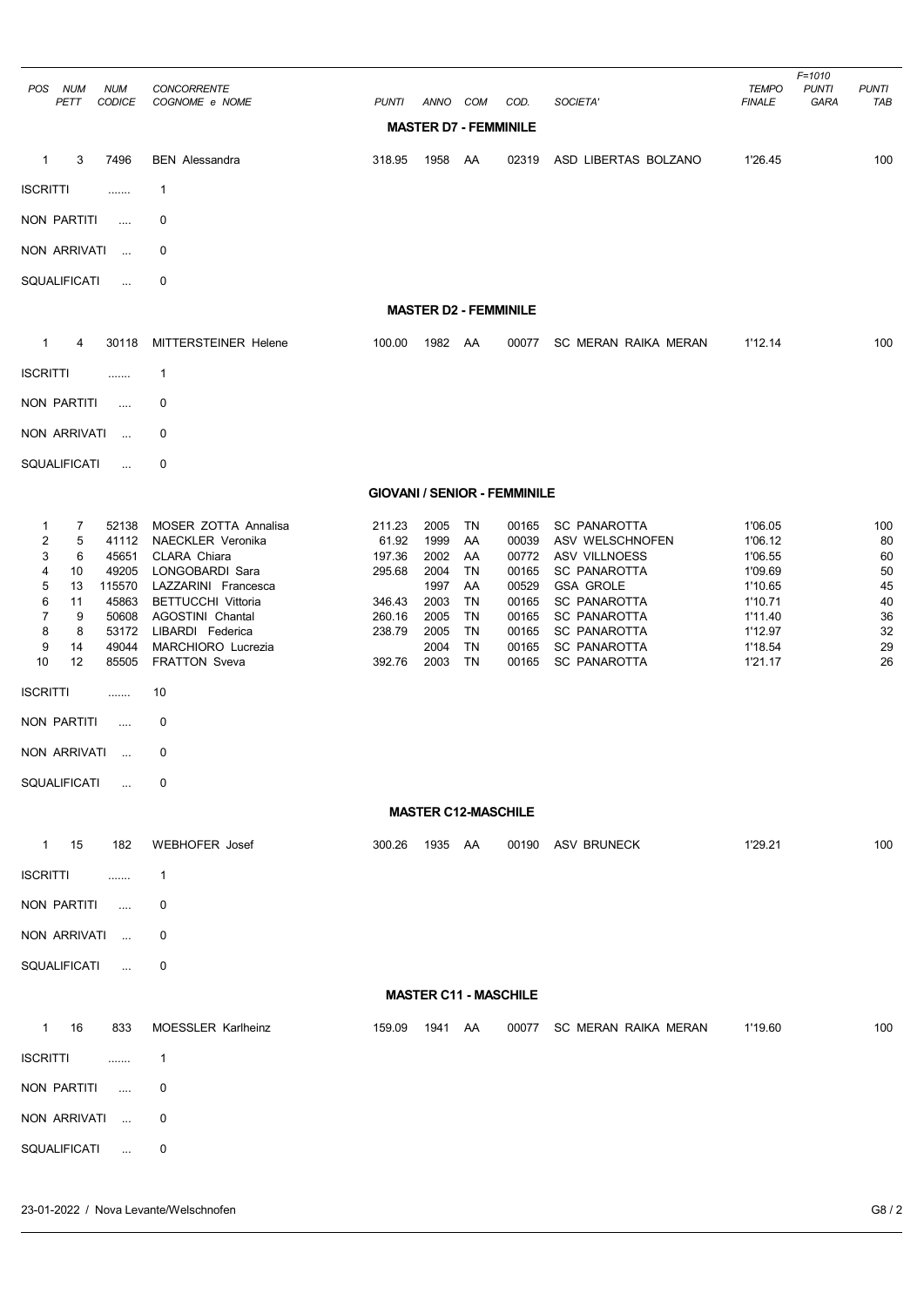| <b>POS</b>                                                          | <b>NUM</b>                                         | <b>NUM</b>                                                           | <b>CONCORRENTE</b>                                                                                                                                                                           |                                                                                 |                                                                      |                                                    |                                                                               |                                                                                                                                                                                           | <b>TEMPO</b>                                                                                    | $F = 1010$<br><b>PUNTI</b> | <b>PUNTI</b>                                        |
|---------------------------------------------------------------------|----------------------------------------------------|----------------------------------------------------------------------|----------------------------------------------------------------------------------------------------------------------------------------------------------------------------------------------|---------------------------------------------------------------------------------|----------------------------------------------------------------------|----------------------------------------------------|-------------------------------------------------------------------------------|-------------------------------------------------------------------------------------------------------------------------------------------------------------------------------------------|-------------------------------------------------------------------------------------------------|----------------------------|-----------------------------------------------------|
|                                                                     | PETT                                               | <b>CODICE</b>                                                        | COGNOME e NOME                                                                                                                                                                               | PUNTI                                                                           | ANNO COM                                                             |                                                    | COD.                                                                          | SOCIETA'                                                                                                                                                                                  | <b>FINALE</b>                                                                                   | GARA                       | TAB                                                 |
|                                                                     |                                                    |                                                                      |                                                                                                                                                                                              |                                                                                 |                                                                      |                                                    | <b>MASTER C10 - MASCHILE</b>                                                  |                                                                                                                                                                                           |                                                                                                 |                            |                                                     |
| $\mathbf{1}$<br>$\overline{c}$<br>3<br>4                            | 17<br>18<br>19<br>20                               | 996<br>1118<br>987<br>1128                                           | GALLMETZER Josef Alois<br>PRUGGER Walter<br><b>KRITZINGER Michael</b><br>PERNTER Erich                                                                                                       | 108.60<br>144.10<br>152.22<br>161.25                                            | 1942<br>1943<br>1942<br>1943                                         | AA<br>AA<br>AA<br>AA                               | 00077<br>00190<br>02013<br>01991                                              | SC MERAN RAIKA MERAN<br><b>ASV BRUNECK</b><br>ASV SEISERALM SKI TEA<br><b>ASV TRUDEN</b>                                                                                                  | 1'15.57<br>1'16.64<br>1'19.52<br>1'22.13                                                        |                            | 100<br>80<br>60<br>50                               |
| <b>ISCRITTI</b>                                                     |                                                    | .                                                                    | 4                                                                                                                                                                                            |                                                                                 |                                                                      |                                                    |                                                                               |                                                                                                                                                                                           |                                                                                                 |                            |                                                     |
| NON PARTITI                                                         |                                                    | $\cdots$                                                             | 0                                                                                                                                                                                            |                                                                                 |                                                                      |                                                    |                                                                               |                                                                                                                                                                                           |                                                                                                 |                            |                                                     |
| NON ARRIVATI                                                        |                                                    | $\ddotsc$                                                            | 0                                                                                                                                                                                            |                                                                                 |                                                                      |                                                    |                                                                               |                                                                                                                                                                                           |                                                                                                 |                            |                                                     |
| SQUALIFICATI                                                        |                                                    | $\ldots$                                                             | 0                                                                                                                                                                                            |                                                                                 |                                                                      |                                                    |                                                                               |                                                                                                                                                                                           |                                                                                                 |                            |                                                     |
|                                                                     |                                                    |                                                                      |                                                                                                                                                                                              |                                                                                 | <b>MASTER C9 - MASCHILE</b>                                          |                                                    |                                                                               |                                                                                                                                                                                           |                                                                                                 |                            |                                                     |
| $\mathbf{1}$<br>$\overline{2}$<br>3                                 | 24<br>25<br>22                                     | 91878<br>3478<br>2679                                                | <b>GOEGELE Matthias</b><br>DE BERTOLDI Francesco<br><b>MOCCIA Flavio</b>                                                                                                                     | 161.19<br>192.56<br>147.26                                                      | 1947<br>1951<br>1949                                                 | AA<br>AA<br>AA                                     | 00077<br>00039<br>00039                                                       | <b>SC MERAN RAIKA MERAN</b><br>ASV WELSCHNOFEN<br>ASV WELSCHNOFEN                                                                                                                         | 1'14.57<br>1'15.17<br>1'15.93                                                                   |                            | 100<br>80<br>60                                     |
| <b>ISCRITTI</b>                                                     |                                                    | .                                                                    | 5                                                                                                                                                                                            |                                                                                 |                                                                      |                                                    |                                                                               |                                                                                                                                                                                           |                                                                                                 |                            |                                                     |
| NON PARTITI                                                         |                                                    | $\ldots$                                                             | 2                                                                                                                                                                                            |                                                                                 |                                                                      |                                                    |                                                                               |                                                                                                                                                                                           |                                                                                                 |                            |                                                     |
|                                                                     | 21<br>23                                           | 2431<br>3368                                                         | <b>BERGER Franz</b><br>DAVARDA Vittorio                                                                                                                                                      | 28.28<br>148.82                                                                 | 1948<br>1950                                                         | AA<br><b>TN</b>                                    | 00190<br>01184                                                                | ASV BRUNECK<br>SKI TEAM FASSA                                                                                                                                                             |                                                                                                 |                            |                                                     |
| NON ARRIVATI                                                        |                                                    | $\sim$                                                               | 0                                                                                                                                                                                            |                                                                                 |                                                                      |                                                    |                                                                               |                                                                                                                                                                                           |                                                                                                 |                            |                                                     |
| SQUALIFICATI                                                        |                                                    | $\ddot{\phantom{a}}$                                                 | 0                                                                                                                                                                                            |                                                                                 |                                                                      |                                                    |                                                                               |                                                                                                                                                                                           |                                                                                                 |                            |                                                     |
|                                                                     |                                                    |                                                                      |                                                                                                                                                                                              |                                                                                 | <b>MASTER C8 - MASCHILE</b>                                          |                                                    |                                                                               |                                                                                                                                                                                           |                                                                                                 |                            |                                                     |
| 1<br>2<br>3                                                         | 26<br>29<br>28                                     | 4736<br>4856<br>4472                                                 | <b>RAFFEINER Friedrich</b><br><b>BORTONDELLO Walter</b><br>CIPRIANI Tiziano                                                                                                                  | 15.00<br>64.33<br>60.65                                                         | 1953<br>1954<br>1953                                                 | AA<br>AA<br>VE                                     | 00039<br>02319<br>00051                                                       | ASV WELSCHNOFEN<br>ASD LIBERTAS BOLZANO<br><b>SC MARZOTTO</b>                                                                                                                             | 1'07.54<br>1'10.60<br>1'12.00                                                                   |                            | 100<br>80<br>60                                     |
| <b>ISCRITTI</b>                                                     |                                                    | .                                                                    | 5                                                                                                                                                                                            |                                                                                 |                                                                      |                                                    |                                                                               |                                                                                                                                                                                           |                                                                                                 |                            |                                                     |
| <b>NON PARTITI</b>                                                  |                                                    | $\cdots$                                                             | $\mathbf{2}$                                                                                                                                                                                 |                                                                                 |                                                                      |                                                    |                                                                               |                                                                                                                                                                                           |                                                                                                 |                            |                                                     |
|                                                                     | 27<br>30                                           | 4739<br>4700                                                         | RIZZI Edoardo<br>ROTTENSTEINER Hubert                                                                                                                                                        | 54.88<br>124.70                                                                 | 1953<br>1953                                                         | AA<br>AA                                           | 00529<br>00039                                                                | <b>GSA GROLE</b><br>ASV WELSCHNOFEN                                                                                                                                                       |                                                                                                 |                            |                                                     |
| NON ARRIVATI                                                        |                                                    | $\ddotsc$                                                            | 0                                                                                                                                                                                            |                                                                                 |                                                                      |                                                    |                                                                               |                                                                                                                                                                                           |                                                                                                 |                            |                                                     |
| SQUALIFICATI                                                        |                                                    | $\ldots$                                                             | 0                                                                                                                                                                                            |                                                                                 |                                                                      |                                                    |                                                                               |                                                                                                                                                                                           |                                                                                                 |                            |                                                     |
|                                                                     |                                                    |                                                                      |                                                                                                                                                                                              |                                                                                 | <b>MASTER C7 - MASCHILE</b>                                          |                                                    |                                                                               |                                                                                                                                                                                           |                                                                                                 |                            |                                                     |
| 1<br>$\overline{2}$<br>3<br>4<br>5<br>6<br>$\overline{7}$<br>8<br>9 | 32<br>31<br>34<br>35<br>33<br>36<br>37<br>39<br>38 | 9325<br>8452<br>8645<br>9860<br>9212<br>8246<br>9500<br>9314<br>8687 | <b>DEJORI Markus</b><br><b>LERCHNER Martin</b><br>DEVILLE Adolfo<br><b>NAECKLER Erich</b><br><b>EISENDLE Alfred</b><br>PICIN Roberto<br>D'APOLITO Stefano<br>FOREST Filippo<br>GIOIA Alberto | 20.00<br>24.00<br>12.28<br>45.03<br>21.02<br>63.46<br>81.93<br>132.70<br>128.37 | 1960<br>1959<br>1959<br>1961<br>1960<br>1959<br>1960<br>1960<br>1959 | AA<br>AA<br>TN<br>AA<br>AA<br>AA<br>AA<br>AA<br>AA | 00039<br>00988<br>03321<br>00039<br>01069<br>02319<br>02319<br>00136<br>02319 | ASV WELSCHNOFEN<br>ASV GITSCHBERG<br>FIEMME SKI TEAM<br>ASV WELSCHNOFEN<br><b>RG WIPPTAL</b><br>ASD LIBERTAS BOLZANO<br>ASD LIBERTAS BOLZANO<br><b>SC BOLZANO</b><br>ASD LIBERTAS BOLZANO | 1'05.74<br>1'06.77<br>1'07.18<br>1'08.53<br>1'09.17<br>1'09.66<br>1'10.05<br>1'13.47<br>1'13.95 |                            | 100<br>80<br>60<br>50<br>45<br>40<br>36<br>32<br>29 |
| <b>ISCRITTI</b>                                                     |                                                    | .                                                                    | 9                                                                                                                                                                                            |                                                                                 |                                                                      |                                                    |                                                                               |                                                                                                                                                                                           |                                                                                                 |                            |                                                     |
| NON PARTITI                                                         |                                                    | $\cdots$                                                             | 0                                                                                                                                                                                            |                                                                                 |                                                                      |                                                    |                                                                               |                                                                                                                                                                                           |                                                                                                 |                            |                                                     |
| NON ARRIVATI                                                        |                                                    | $\ddotsc$                                                            | 0                                                                                                                                                                                            |                                                                                 |                                                                      |                                                    |                                                                               |                                                                                                                                                                                           |                                                                                                 |                            |                                                     |
| SQUALIFICATI                                                        |                                                    | $\cdots$                                                             | 0                                                                                                                                                                                            |                                                                                 |                                                                      |                                                    |                                                                               |                                                                                                                                                                                           |                                                                                                 |                            |                                                     |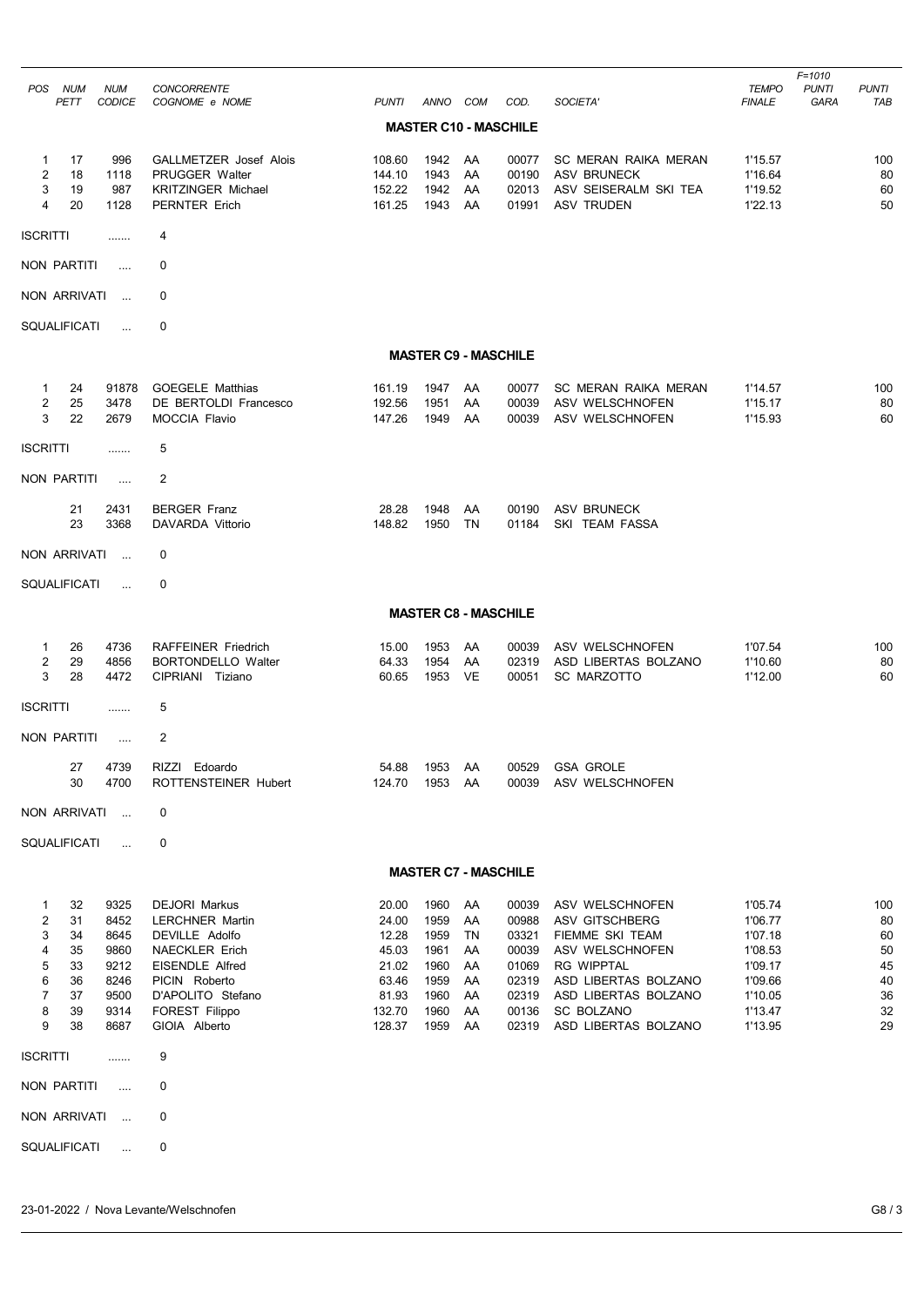|                                             |                            |                                           |                                                                                                            |                                             |                                      |                                   |                                           |                                                                                                                 |                                                     | $F = 1010$           |                             |
|---------------------------------------------|----------------------------|-------------------------------------------|------------------------------------------------------------------------------------------------------------|---------------------------------------------|--------------------------------------|-----------------------------------|-------------------------------------------|-----------------------------------------------------------------------------------------------------------------|-----------------------------------------------------|----------------------|-----------------------------|
| <b>POS</b>                                  | <b>NUM</b><br>PETT         | <b>NUM</b><br><b>CODICE</b>               | <b>CONCORRENTE</b><br>COGNOME e NOME                                                                       | <b>PUNTI</b>                                | ANNO                                 | COM                               | COD.                                      | SOCIETA'                                                                                                        | <b>TEMPO</b><br><b>FINALE</b>                       | <b>PUNTI</b><br>GARA | <b>PUNTI</b><br><b>TAB</b>  |
|                                             |                            |                                           |                                                                                                            |                                             | <b>MASTER B6 - MASCHILE</b>          |                                   |                                           |                                                                                                                 |                                                     |                      |                             |
| 1<br>$\overline{\mathbf{c}}$<br>3<br>4<br>5 | 43<br>40<br>41<br>42<br>44 | 13205<br>11052<br>13716<br>12893<br>14509 | <b>OBERTHALER Christian</b><br>FELICETTI Paolo<br>AZZARO Gino<br>ANGELINI Antonio<br><b>MARASTONI Luca</b> | 16.67<br>14.91<br>21.10<br>15.38<br>184.36  | 1964<br>1962<br>1965<br>1964<br>1965 | AA<br>TN<br>AA<br><b>TN</b><br>AA | 00377<br>00010<br>00077<br>00010<br>00974 | ASC ULTEN<br>US DOLOMITICA<br>SC MERAN RAIKA MERAN<br>US DOLOMITICA<br><b>ASC LAIVES</b>                        | 1'03.74<br>1'03.79<br>1'04.29<br>1'04.90<br>1'09.42 |                      | 100<br>80<br>60<br>50<br>45 |
| <b>ISCRITTI</b>                             |                            | .                                         | 5                                                                                                          |                                             |                                      |                                   |                                           |                                                                                                                 |                                                     |                      |                             |
| NON PARTITI                                 |                            | .                                         | 0                                                                                                          |                                             |                                      |                                   |                                           |                                                                                                                 |                                                     |                      |                             |
| NON ARRIVATI                                |                            | $\ldots$                                  | 0                                                                                                          |                                             |                                      |                                   |                                           |                                                                                                                 |                                                     |                      |                             |
| SQUALIFICATI                                |                            | $\ddotsc$                                 | $\mathbf 0$                                                                                                |                                             |                                      |                                   |                                           |                                                                                                                 |                                                     |                      |                             |
|                                             |                            |                                           |                                                                                                            |                                             | <b>MASTER B5 - MASCHILE</b>          |                                   |                                           |                                                                                                                 |                                                     |                      |                             |
| 1<br>2<br>3<br>4<br>5                       | 46<br>45<br>47<br>48<br>49 | 20144<br>18761<br>18583<br>21392<br>18815 | <b>VOLGGER Hartmuth</b><br><b>DELVAI</b> Christian<br>CLARA Nando<br>TAMMERLE Helmut<br>ZAMUNARO Pierpaolo | 69.97<br>50.89<br>98.38<br>151.96<br>168.83 | 1970<br>1969<br>1969<br>1971<br>1969 | AA<br>AA<br>AA<br>AA<br>AA        | 01069<br>01147<br>00772<br>00077<br>02319 | <b>RG WIPPTAL</b><br>ASC KALTERN<br><b>ASV VILLNOESS</b><br><b>SC MERAN RAIKA MERAN</b><br>ASD LIBERTAS BOLZANO | 1'04.45<br>1'07.50<br>1'07.84<br>1'09.49<br>1'11.78 |                      | 100<br>80<br>60<br>50<br>45 |
| <b>ISCRITTI</b>                             |                            | .                                         | 5                                                                                                          |                                             |                                      |                                   |                                           |                                                                                                                 |                                                     |                      |                             |
| <b>NON PARTITI</b>                          |                            | $\cdots$                                  | 0                                                                                                          |                                             |                                      |                                   |                                           |                                                                                                                 |                                                     |                      |                             |
| NON ARRIVATI                                |                            | $\ldots$                                  | 0                                                                                                          |                                             |                                      |                                   |                                           |                                                                                                                 |                                                     |                      |                             |
| <b>SQUALIFICATI</b>                         |                            | $\ddotsc$                                 | 0                                                                                                          |                                             |                                      |                                   |                                           |                                                                                                                 |                                                     |                      |                             |
|                                             |                            |                                           |                                                                                                            |                                             | <b>MASTER B4 - MASCHILE</b>          |                                   |                                           |                                                                                                                 |                                                     |                      |                             |
| 1<br>2<br>3                                 | 50<br>51<br>52             | 21750<br>682779<br>23685                  | <b>SCHNITZER Hannes</b><br>POIRE' Luca<br><b>RAFFL Guenther</b>                                            | 43.71<br>52.27<br>80.73                     | 1972<br>1973<br>1973                 | AA<br>AA<br>AA                    | 00077<br>00529<br>00077                   | SC MERAN RAIKA MERAN<br><b>GSA GROLE</b><br>SC MERAN RAIKA MERAN                                                | 1'04.40<br>1'07.35<br>1'11.34                       |                      | 100<br>80<br>60             |
| <b>ISCRITTI</b>                             |                            | .                                         | 3                                                                                                          |                                             |                                      |                                   |                                           |                                                                                                                 |                                                     |                      |                             |
| <b>NON PARTITI</b>                          |                            |                                           | 0                                                                                                          |                                             |                                      |                                   |                                           |                                                                                                                 |                                                     |                      |                             |
| NON ARRIVATI                                |                            | $\ddotsc$                                 | 0                                                                                                          |                                             |                                      |                                   |                                           |                                                                                                                 |                                                     |                      |                             |
| SQUALIFICATI                                |                            | $\ddotsc$                                 | 0                                                                                                          |                                             |                                      |                                   |                                           |                                                                                                                 |                                                     |                      |                             |
|                                             |                            |                                           |                                                                                                            |                                             | <b>MASTER A3 - MASCHILE</b>          |                                   |                                           |                                                                                                                 |                                                     |                      |                             |
| 1<br>2                                      | 53<br>55                   | 27177<br>26716                            | <b>PIXNER Ewald</b><br>GIULIANI Ruppert                                                                    | 18.00<br>89.53                              | 1977<br>1977                         | AA<br>AA                          | 00077<br>01147                            | SC MERAN RAIKA MERAN<br>ASC KALTERN                                                                             | 1'02.92<br>1'10.24                                  |                      | 100<br>80                   |
| <b>ISCRITTI</b>                             |                            | .                                         | 3                                                                                                          |                                             |                                      |                                   |                                           |                                                                                                                 |                                                     |                      |                             |
| NON PARTITI                                 |                            | $\ldots$                                  | $\mathbf{1}$                                                                                               |                                             |                                      |                                   |                                           |                                                                                                                 |                                                     |                      |                             |
|                                             | 54                         | 29633                                     | <b>GEPPERT Daniel</b>                                                                                      | 65.11                                       | 1981                                 | AA                                | 00039                                     | ASV WELSCHNOFEN                                                                                                 |                                                     |                      |                             |
| NON ARRIVATI                                |                            |                                           | 0                                                                                                          |                                             |                                      |                                   |                                           |                                                                                                                 |                                                     |                      |                             |
| <b>SQUALIFICATI</b>                         |                            | $\ddotsc$                                 | 0                                                                                                          |                                             |                                      |                                   |                                           |                                                                                                                 |                                                     |                      |                             |
|                                             |                            |                                           |                                                                                                            |                                             |                                      |                                   | <b>GIOVANI / SENIOR - MASCHILE</b>        |                                                                                                                 |                                                     |                      |                             |
| 1<br>2<br>3<br>4                            | 58<br>56<br>59<br>60       | 38744<br>41734<br>44689<br>52252          | <b>SCHMUCK Martin</b><br><b>GRAMM Lukas</b><br>ANDERGASSEN Rene'<br><b>ANDERGASSEN Kevin</b>               | 39.20<br>48.75<br>115.97<br>272.93          | 1997<br>2000<br>2002<br>2005         | AA<br>AA<br>AA<br>AA              | 03564<br>01147<br>01147                   | ASV KLAUSEN<br>03564 ASV KLAUSEN<br>ASC KALTERN<br>ASC KALTERN                                                  | 1'00.33<br>1'00.50<br>1'03.24<br>1'03.51            |                      | 100<br>80<br>60<br>50       |
| <b>ISCRITTI</b>                             |                            | .                                         | 5                                                                                                          |                                             |                                      |                                   |                                           |                                                                                                                 |                                                     |                      |                             |

## 23-01-2022 / Nova Levante/Welschnofen G8 / 4